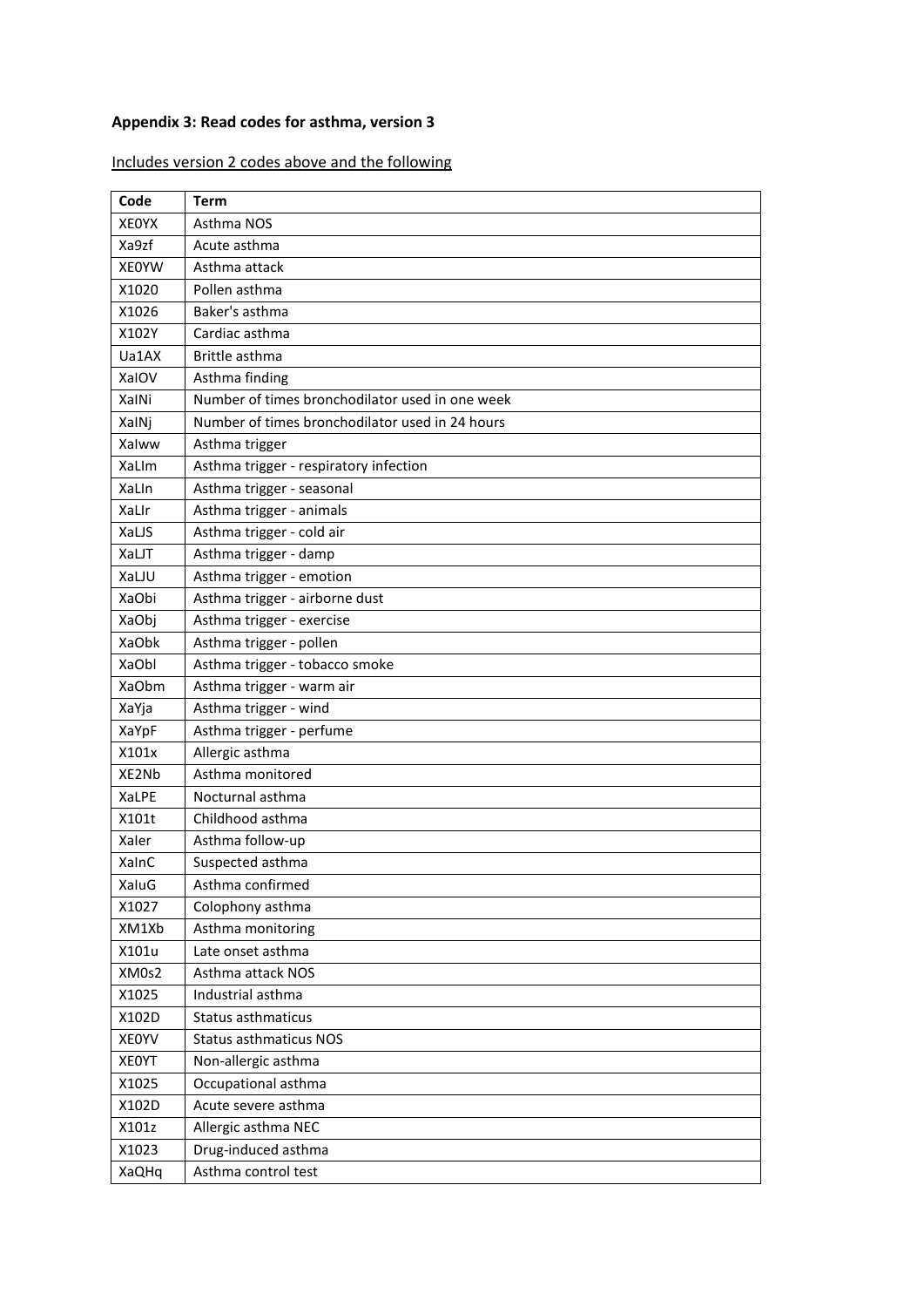| Code         | Term                                |
|--------------|-------------------------------------|
| Xa0IZ        | Asthmatic bronchitis                |
| Xa8Hn        | Asthma control steps                |
| Xaleq        | Asthma annual review                |
| XaLJT        | Asthma trigger - damp               |
| XaYja        | Asthma trigger - wind               |
| <b>XalRN</b> | Asthma monitoring due               |
| X1020        | Hay fever with asthma               |
| X1028        | Grain worker's asthma               |
| <b>XEOYQ</b> | Allergic atopic asthma              |
| XaJFG        | Aspirin-induced asthma              |
| Xa1hD        | Exacerbation of asthma              |
| <b>XEOYV</b> | <b>Status asthmaticus NOS</b>       |
| XaBU2        | Asthma monitoring call              |
| XaKdk        | Work aggravated asthma              |
| X1029        | Sulphite-induced asthma             |
| XallZ        | Asthma daytime symptoms             |
| XaObk        | Asthma trigger - pollen             |
| XaLJU        | Asthma trigger - emotion            |
| XaYpF        | Asthma trigger - perfume            |
| XaBU3        | Asthma monitoring status            |
| XE2Na        | Asthma monitoring admin.            |
| XaBAQ        | Recent asthma management            |
| XalfK        | Asthma medication review            |
| <b>XaDvK</b> | Asthma - currently active           |
| XaJtu        | Referral to asthma clinic           |
| X1021        | Allergic non-atopic asthma          |
| XaloE        | Asthma night-time symptoms          |
| Xalu5        | Asthma monitoring by nurse          |
| XaDvL        | Asthma - currently dormant          |
| Xalu6        | Asthma monitoring by doctor         |
| XaQig        | Asthma control questionnaire        |
| XaJ2A        | Did not attend asthma clinic        |
| XE2Nb        | Asthma monitoring check done        |
| XaR8K        | Did not attend asthma review        |
| XM1U3        | Asthma clinic administration        |
| XaY2q        | Seen in school asthma clinic        |
| Xa1hD        | Acute exacerbation of asthma        |
| XalQ4        | Change in asthma management plan    |
| X102G        | Asthmatic pulmonary eosinophilia    |
| XalNg        | Asthma limits walking on the flat   |
| XaXZp        | Asthma causes symptoms most nights  |
| XaY2V        | Asthma never causes night symptoms  |
| XaXZx        | Asthma limits activities most days  |
| XaYb8        | Asthma self-management plan agreed  |
| XaYZB        | Asthma self-management plan review  |
| XaQig        | ACQ - Asthma control questionnaire  |
| XaJ2A        | DNA - Did not attend asthma clinic  |
| X1022        | Intrinsic asthma with asthma attack |